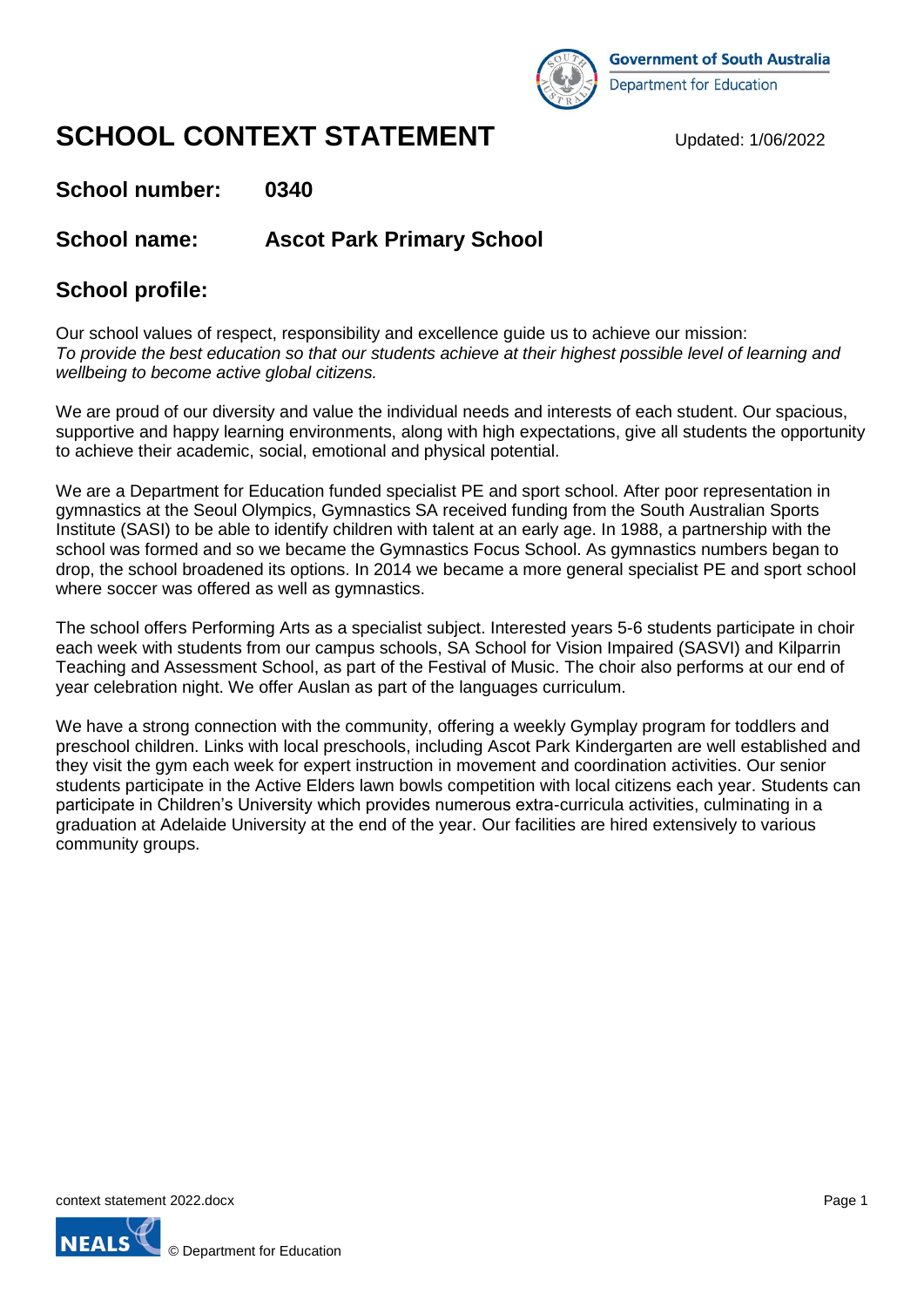# **1. General information**

- School Principal name: Julie Hibell
- Deputy Principal's name: Michelle James-Martin
- Year of opening: 1926 (the current school was built in 1974)
- Postal Address: 1-37 Pildappa Avenue, Park Holme 5043
- Location Address: 1-37 Pildappa Avenue, Park Holme 5043
- Department for Education Partnership: Marion Inland
- Geographical location: 10 kilometres south-west from the GPO
- Telephone number: 08 8276 3055
- Fax Number: 08 8277 9007
- School website address: http://www.ascotpkps.sa.edu.au
- School email address: dl.0340\_info@schools.sa.edu.au
- Child Parent Centre (CPC) attached: No
- Out of School Hours Care (OSHC) service: Yes
- February FTE student enrolment:

|                            | 2016 | 2017 | 2018 | 2019 | 2020 | 2021 | 2022 |
|----------------------------|------|------|------|------|------|------|------|
| Reception                  | 16   | 17   | 25   | 26   | 36   | 23   | 39   |
| Year 1                     | 11   | 14   | 18   | 29   | 25   | 37   | 28   |
| Year 2                     | 19   | 14   | 16   | 30   | 29   | 22   | 40   |
| Year 3                     | 14   | 19   | 16   | 20   | 27   | 28   | 18   |
| Year 4                     | 22   | 11   | 21   | 21   | 23   | 24   | 27   |
| Year 5                     | 10   | 23   | 18   | 25   | 21   | 22   | 25   |
| Year 6                     | 18   | 9    | 25   | 15   | 25   | 15   | 20   |
| Year 7                     | 13   | 19   | 10   | 16   | 21   | 22   |      |
| <b>TOTAL</b>               | 123  | 126  | 149  | 182  | 207  | 193  | 192  |
| <b>ATSI students</b>       | 3    | 4    | 11   | 14   | 16   | 17   | 20   |
| <b>EALD</b> students       | 53   | 47   | 43   | 36   | 48   | 58   | 74   |
| Students with a disability |      | 8    | 12   | 17   | 21   | 20   | 22   |
| School card percentage     | 41   | 42   | 49   | 50   | 49   | 46   | 33   |

• Student enrolment trends: Enrolments have shown steady annual growth since 2017, with the execption of the last 2 years where the COVID pandemic has impacted international families.

| • Staffing numbers (as at February census):                |           |
|------------------------------------------------------------|-----------|
| Principal                                                  | 1.0       |
| Deputy Principal Student wellbeing, engagement and support | 1.0       |
| Senior leader Specialist PE and sport                      | 0.2       |
| Teaching staff                                             | $12$ FTF  |
| SSO permanent hours                                        | 146 hours |
| <b>ACEO</b>                                                | 11 hours  |
| Groundsperson (GSE3)                                       | 20 hours  |
|                                                            |           |

- Public transport access: Buses travelling north and south stop outside of the school on Marion Road. The railway station is about 0.5 km away from the school.
- Special site arrangements:

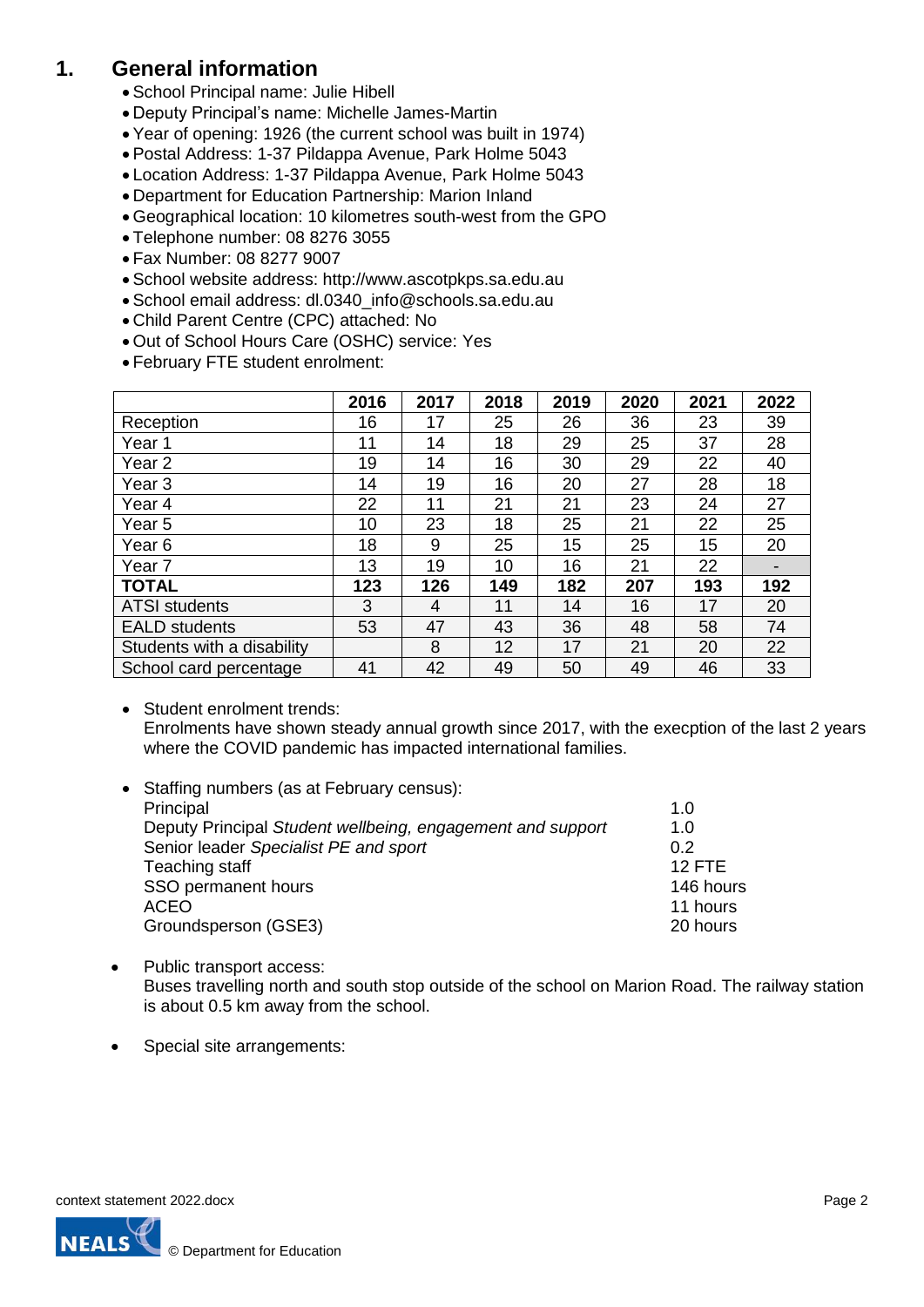Ascot Park Primary School is the only primary specialist PE and sport school funded and endorsed by the Department for Education. We offer before school gymnastics and soccer programs for years 2-6 students and JP students can participate in 'come and try' sessions for different sports on Wednesdays after school. Our PE teacher provides general PE and gymnastics lessons to all classes.

SASVI and Kilparrin share our site and canteen and students from SASVI regularly visit and have lessons with classes. The Park Holme campus of the Warradale Community Children's Centre is situated in the south-east corner of the site.

The Adelaide Nepali School uses 2 of our learning spaces every Saturday morning in term time and provides Nepalese children (many of whom are enrolled at Ascot Park) the opportunity to keep their language and culture alive.

## **2. Students (and their welfare)**

#### General characteristics

The school's index of disadvantage is 3. Currently there are 8 composite classes from Reception to year 6. Students come from 12 different countries and we have 20 Aboriginal students. 22 students have an identified learning disability and attract funding which is used for extra learning or behaviour support.

A high level of transience is experienced due in part to mobility of families in short term rental accommodation and parents who are students at Flinders University completing their studies.

A transition program and visits are organised for our year 6 students by Hamilton Secondary College and other local high schools. In term 4, new children who will begin Reception the following year, experience an orientation to school, visiting their new classroom over 4 visits, increasing in time each subsequent week.

#### Student wellbeing programs

The school also uses classroom practices and strategies from the Berry Street Education Model for supporting social-emotional wellbeing and engagement. All staff have been trained in SMART practices (strategies for managing abuse related trauma).

Targeted social skills programs include *You Can Do It Education, Play Is the Way* and *What's the Buzz*. A focus on protective behaviours is supported through each class teaching the *Keeping Safe* Child Protection Curriculum. Our Golden Rule, *Treat others as you would like them to treat you,* underpins all programs and activities.

The Deputy Principal's role comprises the student wellbeing leader role. Buddy classes operate across the school. Breakfast Club is run by volunteers from *KickStart 4 Kids* and is open to all students on Wednesday mornings.

#### Student support offered

There is strong SSO support provided to students with special needs. EALD and ATSI support is also provided to individuals and small groups of students. We have community mentors working with some of our students.

A Pastoral Care Worker (PCW) is appointed to the school for 9 hours a week to support families, students and staff. The PCW and school works with groups including BaptistCare, MarionLife and Foodbank to help support families in need.

#### • Student management

The school's behaviour management policy provides a whole school framework for managing student behaviour and creating safe, orderly and productive learning environments. The school's behaviour code describes a range of specific behaviours that we expect and strategies

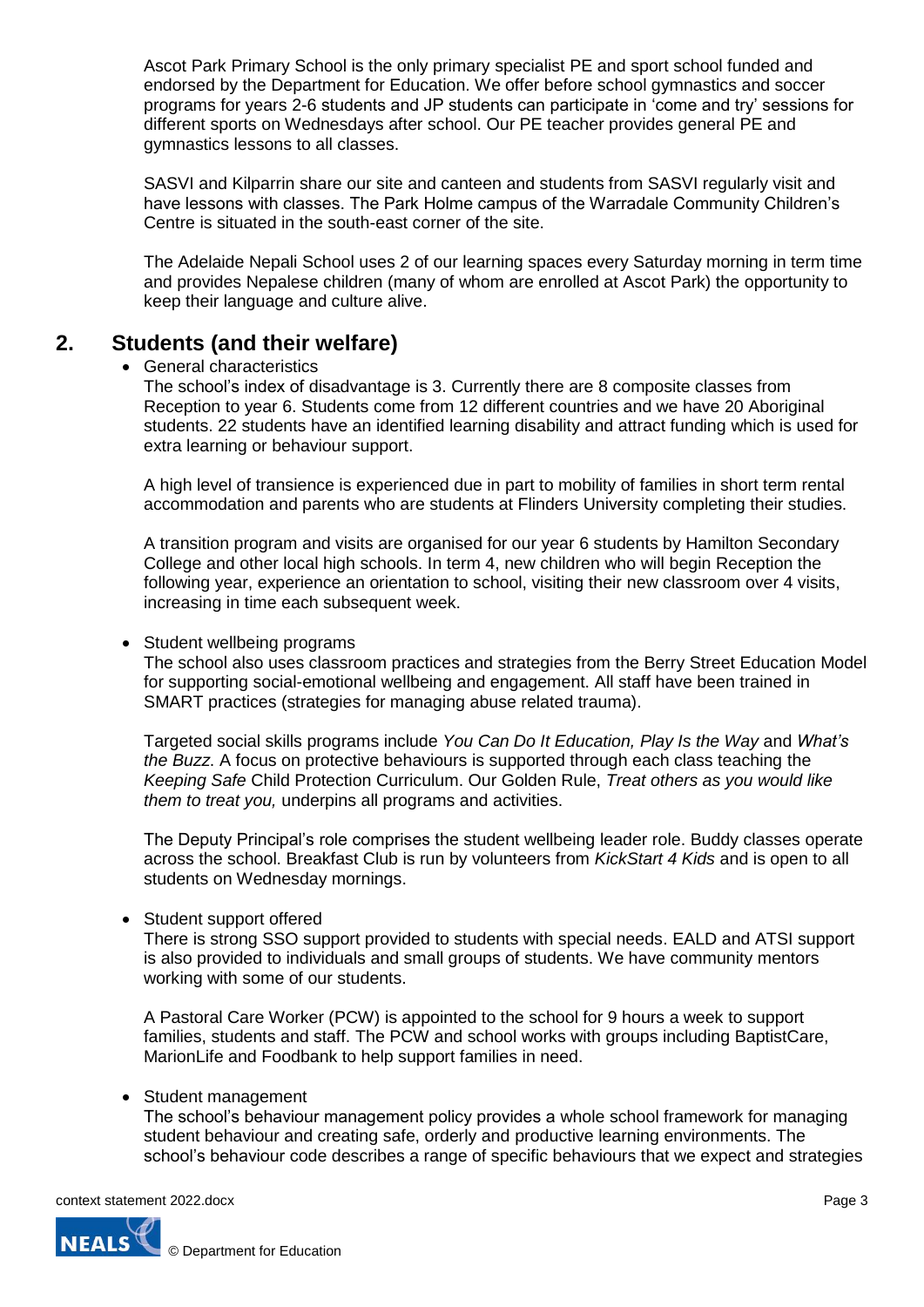for supporting students to manage their own behaviour appropriately. The anti-bullying policy has recently been reviewed.

• Student government

Students at all levels of schooling are encouraged to be involved in contributing to decisions about their own learning, classroom management and organisation. They contribute to whole school decision-making through structures such as regular class meetings and fortnightly VOK meetings (Voice of Kids).

House captains, selected each year by a panel represent the school at a number of events including our annual sports day.

- Special programs
	- $\triangleright$  Off to a Great Start first 2 weeks program
	- $\triangleright$  Specialist subjects PE/gymnastics, Performing Arts, Auslan and Science
	- $\triangleright$  Specialist PE and sport
	- $\triangleright$  Festival of Music choir
	- Children's University

#### **3. Key School Policies**

- School improvement plan (SIP) and other key statements or policies:
	- The literacy and numeracy priorities on the SIP are:
		- $\triangleright$  Reading
		- $\triangleright$  Writing
		- $\triangleright$  Maths
- Recent key outcomes:

The school has worked extensively on continuous improvement in relation the the External School Review directions of 2019. Work has included continuity of learning for students and developing whole school literacy and numeracy agreements. Professional learning has focussed on literacy, numeracy, differentiation and formative assessment.

Specific student and cohort achievement improvements can be found in the 2021 Annual Report.

#### **4. Curriculum**

• Subject offerings:

Teachers use the Australian Curriculum to plan, design, teach and assess in 8 learning areas incorporating the 7 general capabilities and 3 cross-curriculum priorities. Our current specialist subjects are PE/gymnastics, Science, Auslan and Performing Arts (dance, drama, music).

- Special needs:
	- EALD support (English as an Aditional Language or Dialect) for students for whom English is not their first language
	- $\triangleright$  Learning plans (one plans) for learners with an identified learning disability, Aboriginal students (monitored by the AET and ACEO) and for students in care
	- *MiniLit* and *MacquLit* literacy intervention programs
- Special curriculum features:
	- $\triangleright$  Specialist PE and sport
	- $\triangleright$  Outdoor learning supported by new nature play space
	- $\geq$  Community garden provides opportunities for students to grow produce and develop positive food habits through fun, hands-on learning

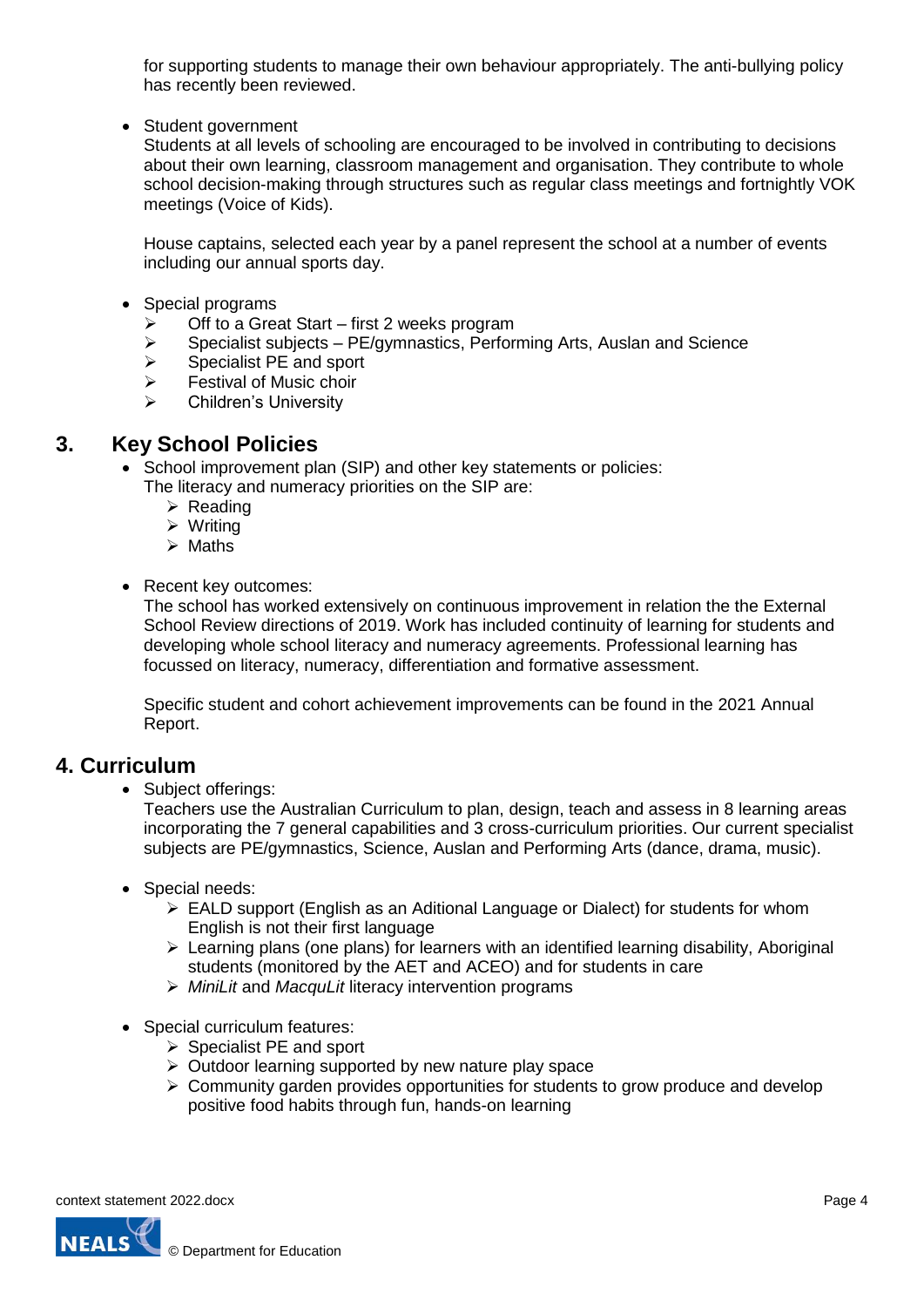Teaching methodology:

Teachers use the SA Teaching for Effective Learning framework (TfEL) to plan and teach. There are a variety of professional learning communities (PLCs) within the school and partnership for teachers to share and collaborate. All learning spaces have interactive TVs and all students have access to class sets of ipads and laptops as well as the computer room.

Quality teaching and learning is monitored through performance and development practices including professional conversations, relevant professional learning, classroom walkthroughs and observations.

- Student assessment procedures and reporting Teachers use diagnostic, formative and summative assessment strategies and assess against the Australian Curriculum achievement standards. There is an annual assessment and reporting schedule that teachers abide by including how we report to parents:
	- $\triangleright$  Acquaintance night term 1, week 3
	- $\geq$  3-way learning conversations end term 1
	- $\triangleright$  Written reports end term 2 and 4
	- $\triangleright$  Parent-teacher interviews term 3
	- $\triangleright$  Informal meetings throughout the year as requested by either teacher or parent
- Joint programs

We are part of the Marion Inland Partnership of schools in the Noarlunga 1 Portfolio. Staff from each school and preschool meet on combined student free days, some staff meetings and other times in areas of interest or projects eg early years.

## **5. Sporting Activities**

- $\triangleright$  Morning fitness and health hustle
- $\triangleright$  Specialist PE and sport program
- *Gym for All* school
- ▶ SAPSASA events eg swimming, cross-country
- $\triangleright$  Knockout sport netball and soccer
- $\triangleright$  Sports day held annually, usually end of term 1
- $\triangleright$  Swimming (R-5) and aquatics (year 6) progams in term 1
- $\triangleright$  Sporting clinics organised by PE teacher throughout the year
- $\triangleright$  PE week
- $\triangleright$  Jump Rope for Heart annual participation

## **6. Other Co-Curricular Activities**

- $\triangleright$  Festival of Music choir
- Children's University
- $\triangleright$  Lunchtime student activities include garden, sport, STEM, library, yarning circle

# **7. Staff (and their welfare)**

- Staff profile:
	- $\geq$  9 classroom teachers working from 0.6 to 1.0
	- $\geq$  4 specialist (NIT) teachers working 0.3 to 0.6
	- $\triangleright$  1 EALD teacher
	- $\geq$  1 Aboriginal education teacher (AET)
	- 1 Aborginal Community Education Officer (ACEO)
	- 13 SSOs (School Services Officers) providing administrative and curriculum support including library, ICT, WHS, PR/social media, specialist sport
	- **▶** Groundsperson
	- Canteen manger and OSHC Director employed by Governing Council
	- Pastoral Care Worker (PCW) employed by the School's Ministry Group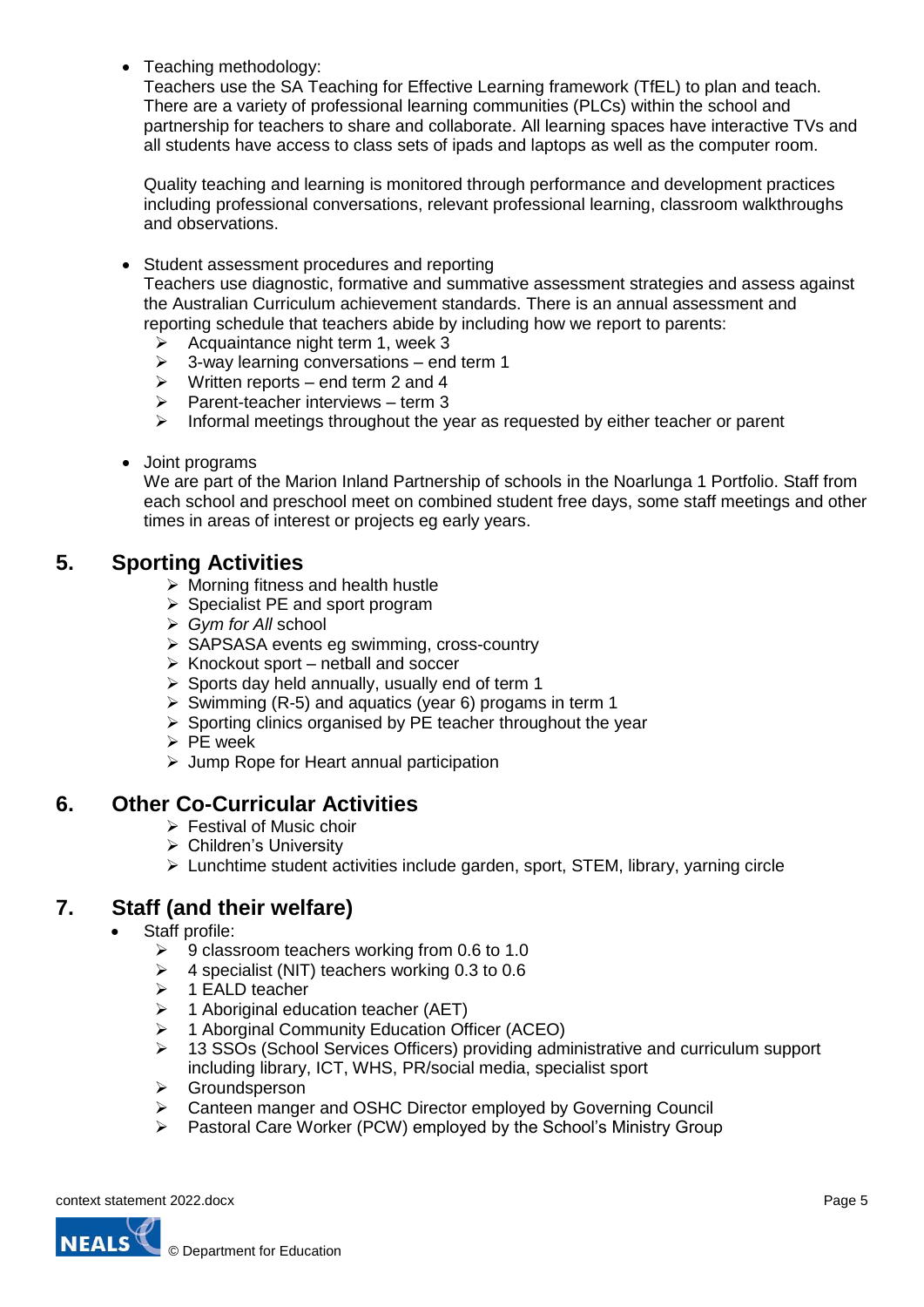- Leadership structure:
	- Principal
	- Deputy Principal *Student wellbeing, support and engagement*
	- Senior leader *Pedagogy* (this has been converted to HAT certification support in 2022)
	- Senior leader *Specilaist PE and sport*
- Staff support systems
	- $\triangleright$  Professional learning communities within the school include co-planning teams, working teams, TLCs (teacher learning communities), unit teams and teams formed by special interests
	- $\triangleright$  PAC
	- $\triangleright$  Staff meetings are held on Tuesdays 3.30-5pm
	- $>$  SSO meetings
	- $\triangleright$  Professional learning is aligned to department and school priorities
- Performance Management
	- Professional development meetings for teachers with Principal or Deputy Principal to focus on SIP, student learning and own professional learning goals
	- $\triangleright$  Professional development meetings for ancillary staff with Business Manager
- Staff utilisation policies

Each year, PAC consults with staff about their preferred roles for the following year. Decision making through this process includes consideration of the school's needs and priorities, staff skills and interests, department guidelines and available resources.

- $\triangleright$  Year levels
- $\triangleright$  Specialist subjects
- $\triangleright$  AET teacher
- EALD teacher
- $\triangleright$  SSO positions support admin, library, ICT, WHC, curriculum
- Aboriginal Community Education Officer
- Access to special staff
	- $\triangleright$  The school accesses department support staff including Speech Pathologist, Psychologist, Behaviour Support Coach, Special Educator, Social Work (truancy)
	- Outside agencies utilised include CAMHS, Baptist Care, Connected Self, Connected Psychology, Autism SA

## **9. School Facilities**

Buildings and grounds

The school was built in 1926 and rebuilt in 1974. The school is two large single-story, solid brick buildings. Most classrooms have access to shared wet areas. There is also a library, computer room, performing arts room, gymnastics hall and a large sports centre. All rooms were painted and re-carpeted in 2021.The buildings are centred around three courtyards that provide quiet sitting areas. There is a large oval, playground and netball and basketball courts. In 2019 work was completed on a new nature play space and community garden which was funded through the 2017 'Fund My Neighbourhood' grants.

#### • Heating and cooling

Every classroom is airconditioned and heated with a 'climate air wizard' providing natural climate-controlled ventilation. Offices have individual air conditioning units.

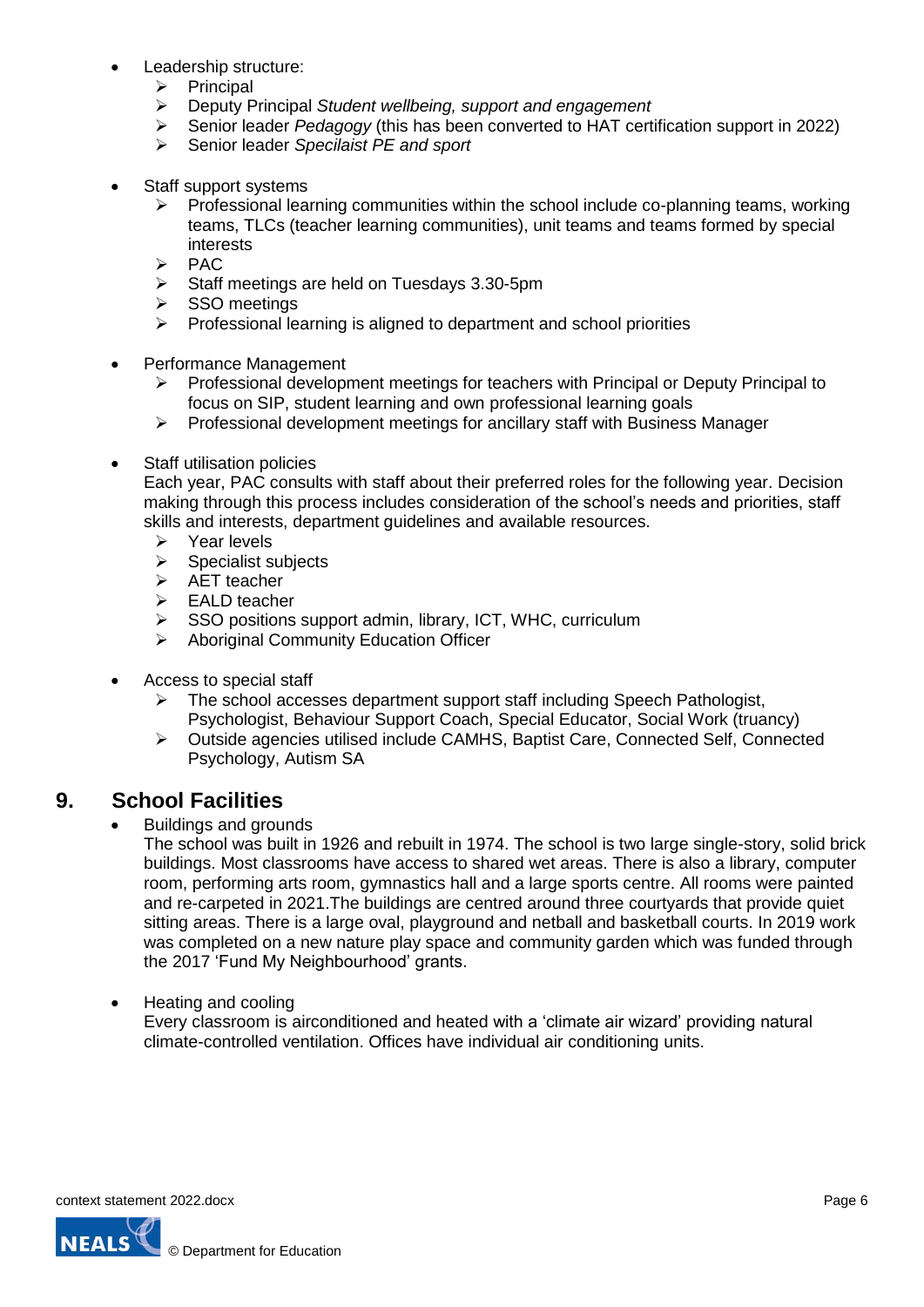• Specialist facilities and equipment

There are computers and an interactive TV in each class. There are class sets of iPads for JP students and class sets of laptops/tablets for primary students. A computer suite for explicit computing and keyboarding lessons is situated alongside our spacious and open plan library.

• Student facilities

As well as our extensive grounds, there is a canteen open Wednesday to Friday and a bike shed. VOK (Voice of Kids) members are rostered on each day at the netball shed to lend out sports equipment for students to use at play times.

Staff facilities

There is a welcoming staff room with adjacent toilets. Many classrooms have adjoining shared prep and storage rooms. There is a meeting room in the admin building which provides space and privacy for meetings.

- Access for students and staff with disabilities There is a disabled toilet with a shower. The car park has a clearly signed disabled park to be used during school hours and buildings are accessible.
- Access to bus transport The school owns a small bus and there is public transport available along Marion Road.

# **10. School Operations**

- Decision making structures Governing Council meets twice a term and has the following sub-committees: finance, OSHC, and canteen. Staff have opportunites to contribute to decision making through staff meetings, SSO meetings and PLCs. PAC advises the principal. VOK is also consulted on matters pertaining to students.
- Regular publications
	- Whole school newsletters published 3 times per term on ClassDojo and our website (hard copies are available at the front office)
	- Class newsletters sent home at the beginning of each term
	- We use Microsoft Teams for daily and weekly communication to staff.
- Other communication
	- School's website <https://ascotpkps.sa.edu.au/>
	- $\triangleright$  Facebook page
	- *Class Dojo* app for class use
	- **EXACCORDIGHT ACCORDIGHT ACCORDIGHT ACCORDIGHT ACCORDIGHT ACCORDIGHT ACCORDIGHT ACCORDIGHT ACCORDIGHT ACCORDIGHT**
	- $\triangleright$  Intranet for staff
	- $\triangleright$  Meeting minutes staff, PAC, SSO
	- Annual calendar (staff room whiteboard)
	- $\triangleright$  Term calendars for families
	- $\triangleright$  Staff handbook
	- $\triangleright$  Parent information handbook
	- $\triangleright$  OSHC family handbook
	- $\triangleright$  Community noticeboards
	- $\triangleright$  Marion Rd / Pildappa Ave corner electronic sign
- School financial position The school is in a sound financial position.